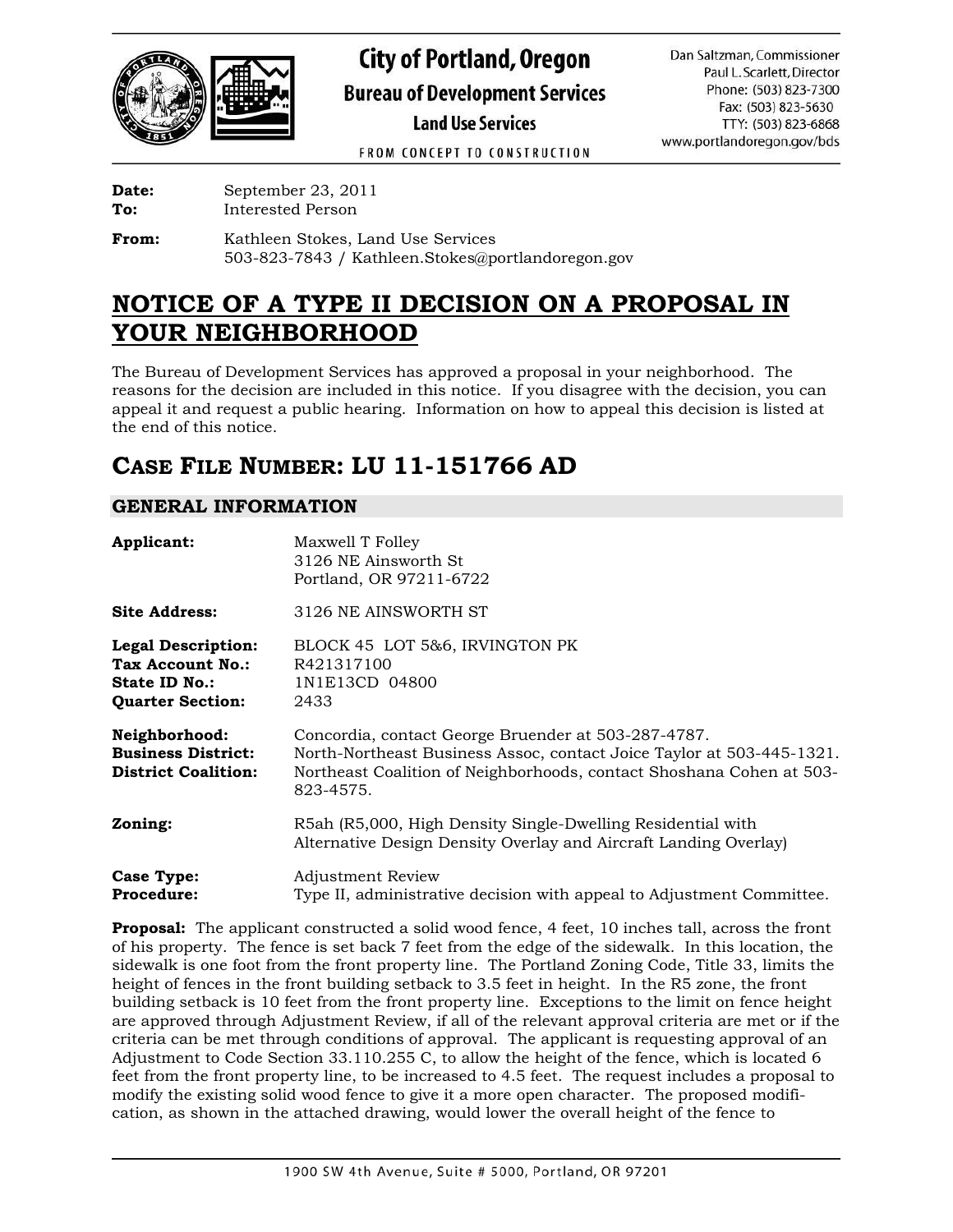4.5 feet. The solid fence would remain for the first 3.5 feet in height, with smaller vertical pieces that alternate with open spaces in a cap along the top one foot of the fence.

**Relevant Approval Criteria:** To be approved, this proposal must comply with the approval criteria of 33.805.040 A.-F., Adjustments, cited below.

### **ANALYSIS**

**Site and Vicinity:** The applicant's site is a 5,000 square-foot lot that is located on the south side of NE Ainsworth Street, between NE  $31<sup>st</sup>$  and NE  $32<sup>nd</sup>$  Avenues. The site is developed with a single-dwelling residence that was constructed in 1929. The residence is one story with a finished attic, with dormers, that provides an upper level living space. A covered front entry porch faces NE Ainsworth Street. The porch is elevated from the front yard grade level and is approached by a walkway that leads to the front porch stairs. A rockery planting bed is located on the slope on either side of the stairs that lead up from the sidewalk to the front entrance walkway. The area around the site is developed with other single-dwelling structures, in a variety of sizes, ages and architectural styles. Immediately abutting the site, on both the east and the west, there are single-story homes that are of more recent vintage (1957 and 1946, respectively) and that have lower profiles, without any attic space or dormers to provide additional height.

**Zoning:** The site is zoned R5ah (R5,000.High-Density Single-Dwelling Residential, with an "a" or Alternative Design Density Overlay and a "h" or Aircraft Landing Overlay). The R5 zone requires an average lot area of 5,000 square feet, with a maximum allowed density of one unit per lot (generally 8.7 units per acre.) The "a" Overlay Zone allows opportunities for increased residential density in certain situations. The overlay zone does not apply to this situation. The provisions of the Aircraft Landing Overlay limit the height of structures within the aircraft landing approach patterns for the Portland International Airport. The provsions of this overlay are not relevant to this proposal.

**Land Use History:** City records include two prior land use reviews for this site (LU 02-106366 and LU 08-120374). These cases were for the review of development proposals at Concordia University and are incorrectly linked to this applicant's property. (A request has been made to rectify this record-keeping problem).

**Agency Review:** A "Notice of Proposal in Your Neighborhood" was mailed **August 23, 2011**. The following Bureaus have responded with an electronic response of "no concerns":

- Environmental Services
- Transportation Engineering
- Fire Bureau
- Site Development Section of BDS
- Life-Safety Plan Review Section of BDS
- Parks-Forestry Division

• Water Bureau provided a written response, which stated that there are no issues or concerns regarding approval of the requested Adjustment and also included information on the existing water service for this site (Exhbit E-1).

**Neighborhood Review:** A Notice of Proposal in Your Neighborhood was mailed on August 23, 2011. No written responses have been received from either the Neighborhood Association or notified property owners in response to the proposal.

### **ZONING CODE APPROVAL CRITERIA**

**33.805.010 Purpose of Adjustments** The regulations of the zoning code are designed to implement the goals and policies of the Comprehensive Plan. These regulations apply city-wide, but because of the city's diversity, some sites are difficult to develop in compliance with the regulations. The adjustment review process provides a mechanism by which the regulations in the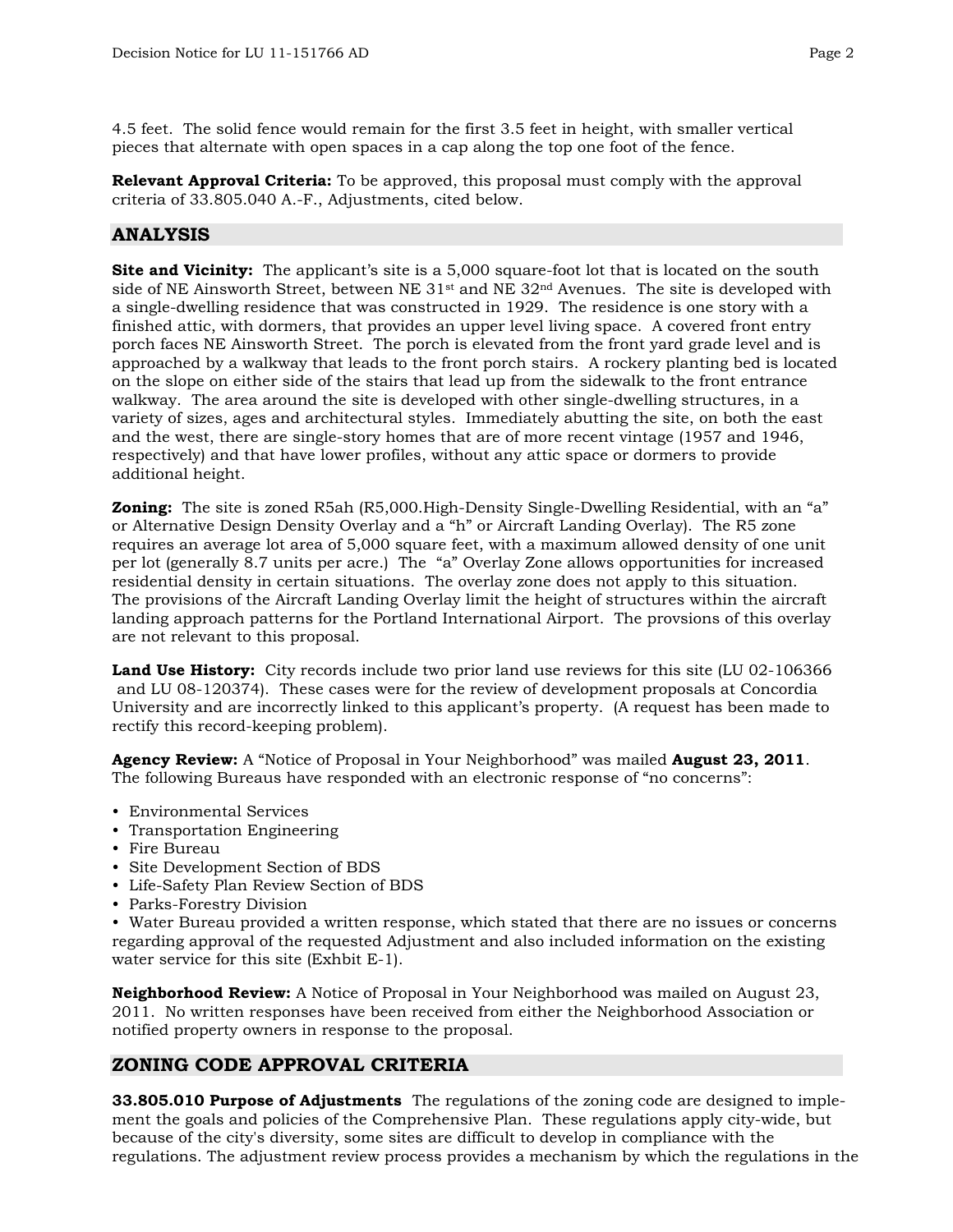zoning code may be modified if the proposed development continues to meet the intended purpose of those regulations. Adjustments may also be used when strict application of the zoning code's regulations would preclude all use of a site. Adjustment reviews provide flexibility for unusual situations and allow for alternative ways to meet the purposes of the code, while allowing the zoning code to continue to provide certainty and rapid processing for land use applications.

#### **33.805.040 Adjustment Approval Criteria**

Adjustment requests will be approved if the review body finds that the applicant has shown that approval criteria A. through F. stated below, have been met.

- **A.** Granting the adjustment will equally or better meet the purpose of the regulation to be modified; and
- **B.** If in a residential zone, the proposal will not significantly detract from the livability or appearance of the residential area, or if in an OS, C, E, or I zone, the proposal will be consistent with the classifications of the adjacent streets and the desired character of the area; and
- **C.** If more than one adjustment is being requested, the cumulative effect of the adjustments results in a project which is still consistent with the overall purpose of the zone; and
- **D.** City-designated scenic resources and historic resources are preserved; and
- **E.** Any impacts resulting from the adjustment are mitigated to the extent practical.
- **F.** If in an environmental zone, the proposal has as few significant detrimental environmental impacts on the resource and resource values as is practicable.

### **FINDINGS AND CONCLUSIONS**

**The applicants' proposal meets all of the relevant approval criteria:** *The purpose for limits on fence heights is to promote the positive benefits of fences without negatively impacting the community or endangering public or vehicle safety. Fences can create a sense of privacy, protect children and pets, provide separation from busy streets, and enhance the appearance of property by providing attractive landscape materials. The negative effects of fences can include the creation of street walls that inhibit police and community surveillance, decrease the sense of community, hinder emergency access, hinder the safe movement of pedestrians and vehicles, and create an unattractive appearance. The standards are intended to promote the positive aspects of fences and to limit the negative ones.* 

The applicant was advised that the existing fence creates too much of a visual barrier across the front of the house. The request is for approval of an exception to increase the allowed height by one foot, which would be shorter than the existing fence. The applicant is also proposing a modification to the fence which would include cutting the solid wood portion down to 3.5 feet and installing a one-foot-tall cap that would have alternating open spaces and wood slats to allow a more open aspect and better views to and from the street. The proposed modifications to the fence will allow privacy, separation from the street, and protection of children and the large family dog. The modifications will ensure that the street wall effect no longer exists and that emergency access and safe movement of pedestrians and vehiles are not hindered. The fence will be constructed of natural wood and the open character of the top of the structure will ensure that it does not create an unattractive appearance. With the proposed modifications, the increased height that has been requested can still meet the purpose of the regulation. The proposal will not have any negative impacts on the livability or the appearance of the residential area, due to all of the reasons that have been discussed above. Further, the proposed modifications to the fence adequately mitigate for any of the potential impacts that have also been mentioned above. Therefore, these approval criteria (A, B and E) have been met.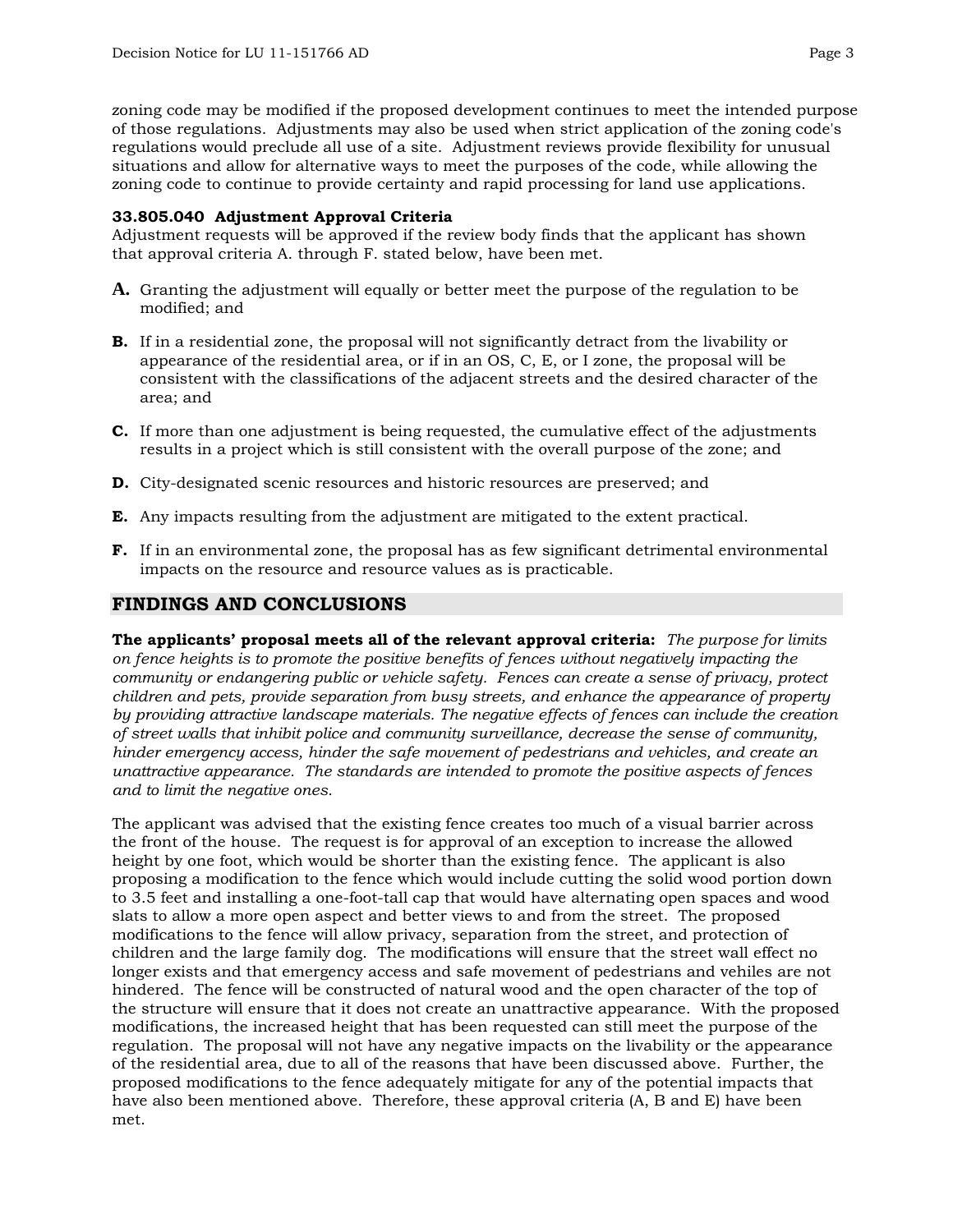Only one Adjustment has been requested. There are no scenic or historic resources on this site; and it is not located in an environmental zone, so the criteria related to these issues (C, D and F) do not apply. Therefore, all of the relevant approval criteria are met and the proposal can be approved, in substantial compliance with the proposed site plan and elevation drawings. **DEVELOPMENT STANDARDS** 

Unless specifically required in the approval criteria listed above, this proposal does not have to meet the development standards in order to be approved during this review process. The plans submitted for a building or zoning permit must demonstrate that all development standards of Title 33 can be met, or have received an Adjustment or Modification via a land use review prior to the approval of a building or zoning permit.

#### **ADMINISTRATIVE DECISION**

Approval of an Adjustment to Code Section 33.110.255 C, to allow the maximum height of the fence, which is located 6 feet from the front property line, to be increased from 3.5 feet to 4.5 feet, including a one-foot cap that has open spaces between the vertical members, in general compliance with the approved site plan and elevation drawing, Exhibits C-1 through C-2, signed and dated September 21, 2011, subject to the following condition:

A. As part of the building permit application submittal, each of the 4 required site plans and any additional drawings must reflect the information and design approved by this land use review as indicated in Exhibits C.1-C.2. The sheets on which this information appears must be labeled, "Proposal and design as approved in Case File # LU 11-151766 AD."

#### **Staff Planner: Kathleen Stokes**

Decision rendered by: **Decision rendered by: Decision** september 21, 2011

By authority of the Director of the Bureau of Development Services

#### **Decision mailed: September 23, 2011**

**About this Decision.** This land use decision is **not a permit** for development. Permits may be required prior to any work. Contact the Development Services Center at 503-823-7310 for information about permits.

**Procedural Information.** The application for this land use review was submitted on June 24, 2011, and was determined to be complete on August 19, 2011.

*Zoning Code Section 33.700.080* states that Land Use Review applications are reviewed under the regulations in effect at the time the application was submitted, provided that the application is complete at the time of submittal, or complete within 180 days. Therefore this application was reviewed against the Zoning Code in effect on June 24, 2011.

*ORS 227.178* states the City must issue a final decision on Land Use Review applications within 120-days of the application being deemed complete. The 120-day review period may be waived or extended at the request of the applicant. In this case, the applicant requested that the 120-day review period be extended, as stated with Exhibit A-2. Unless further extended by the applicant, **the120 days will expire on: December 17, 2011**

#### **Some of the information contained in this report was provided by the applicant.**

As required by Section 33.800.060 of the Portland Zoning Code, the burden of proof is on the applicant to show that the approval criteria are met. The Bureau of Development Services has independently reviewed the information submitted by the applicant and has included this information only where the Bureau of Development Services has determined the information satisfactorily demonstrates compliance with the applicable approval criteria. This report is the decision of the Bureau of Development Services with input from other City and public agencies.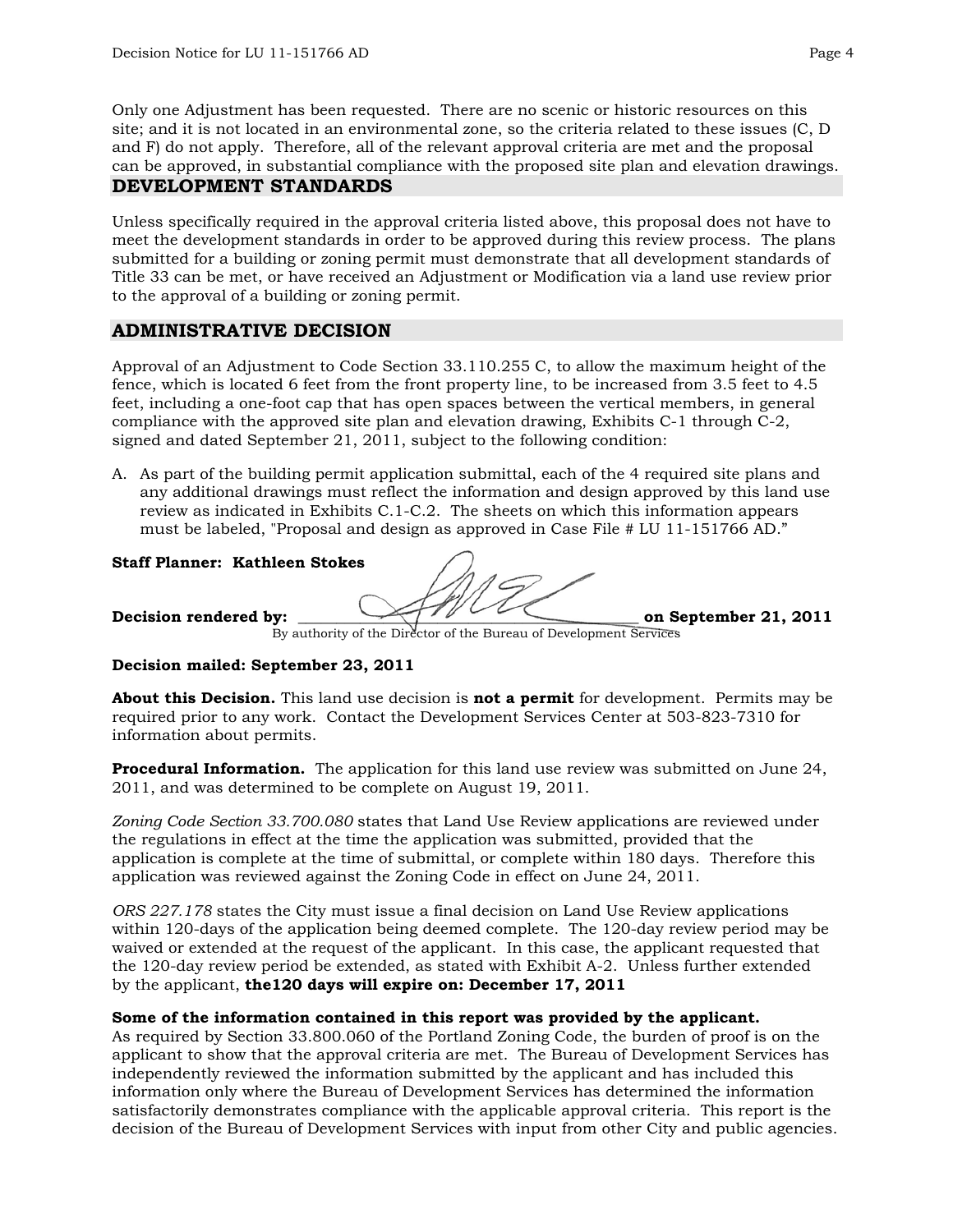**Conditions of Approval.** If approved, this project may be subject to a number of specific conditions, listed above. Compliance with the applicable conditions of approval must be documented in all related permit applications. Plans and drawings submitted during the permitting process must illustrate how applicable conditions of approval are met. Any project elements that are specifically required by conditions of approval must be shown on the plans, and labeled as such.

These conditions of approval run with the land, unless modified by future land use reviews. As used in the conditions, the term "applicant" includes the applicant for this land use review, any person undertaking development pursuant to this land use review, the proprietor of the use or development approved by this land use review, and the current owner and future owners of the property subject to this land use review.

**Appealing this decision.** This decision may be appealed to the Adjustment Committee, which will hold a public hearing. Appeals must be filed **by 4:30 PM on October 7, 2011**at 1900 SW Fourth Ave. Appeals can be filed Tuesday through Friday on the first floor of the Development Services Center until 3 p.m. After 3 p.m. and Mondays, appeals must be submitted to the receptionist at the front desk on the fifth floor. **An appeal fee of \$250 will be charged**. The appeal fee will be refunded if the appellant prevails. There is no fee for ONI recognized organizations appealing a land use decision for property within the organization's boundaries. The vote to appeal must be in accordance with the organization's bylaws. Assistance in filing the appeal and information on fee waivers is available from BDS in the Development Services Center. Please see the appeal form for additional information.

The file and all evidence on this case are available for your review by appointment only. Please call the Request Line at our office, 1900 SW Fourth Avenue, Suite 5000, phone 503-823-7617, to schedule an appointment. I can provide some information over the phone. Copies of all information in the file can be obtained for a fee equal to the cost of services. Additional information about the City of Portland, city bureaus, and a digital copy of the Portland Zoning Code is available on the internet at [www.portlandonline.com](http://www.ci.portland.or.us/).

**Attending the hearing.** If this decision is appealed, a hearing will be scheduled, and you will be notified of the date and time of the hearing. The decision of the Adjustment Committee is final; any further appeal must be made to the Oregon Land Use Board of Appeals (LUBA) within 21 days of the date of mailing the decision, pursuant to ORS 197.620 and 197.830. Contact LUBA at 550 Capitol St. NE, Suite 235, Salem, Oregon 97301, or phone 1-503-373-1265 for further information.

Failure to raise an issue by the close of the record at or following the final hearing on this case, in person or by letter, may preclude an appeal to the Land Use Board of Appeals (LUBA) on that issue. Also, if you do not raise an issue with enough specificity to give the Adjustment Committee an opportunity to respond to it, that also may preclude an appeal to LUBA on that issue.

#### **Recording the final decision.**

If this Land Use Review is approved the final decision must be recorded with the Multnomah County Recorder. A few days prior to the last day to appeal, the City will mail instructions to the applicant for recording the documents associated with their final land use decision.

- *Unless appealed,* The final decision may be recorded on or after **October 10, 2011 (the first business day following the last day to appeal).**
- A building or zoning permit will be issued only after the final decision is recorded.

The applicant, builder, or a representative may record the final decision as follows:

• By Mail: Send the two recording sheets (sent in separate mailing) and the final Land Use Review decision with a check made payable to the Multnomah County Recorder to: Multnomah County Recorder, P.O. Box 5007, Portland OR 97208. The recording fee is identified on the recording sheet. Please include a self-addressed, stamped envelope.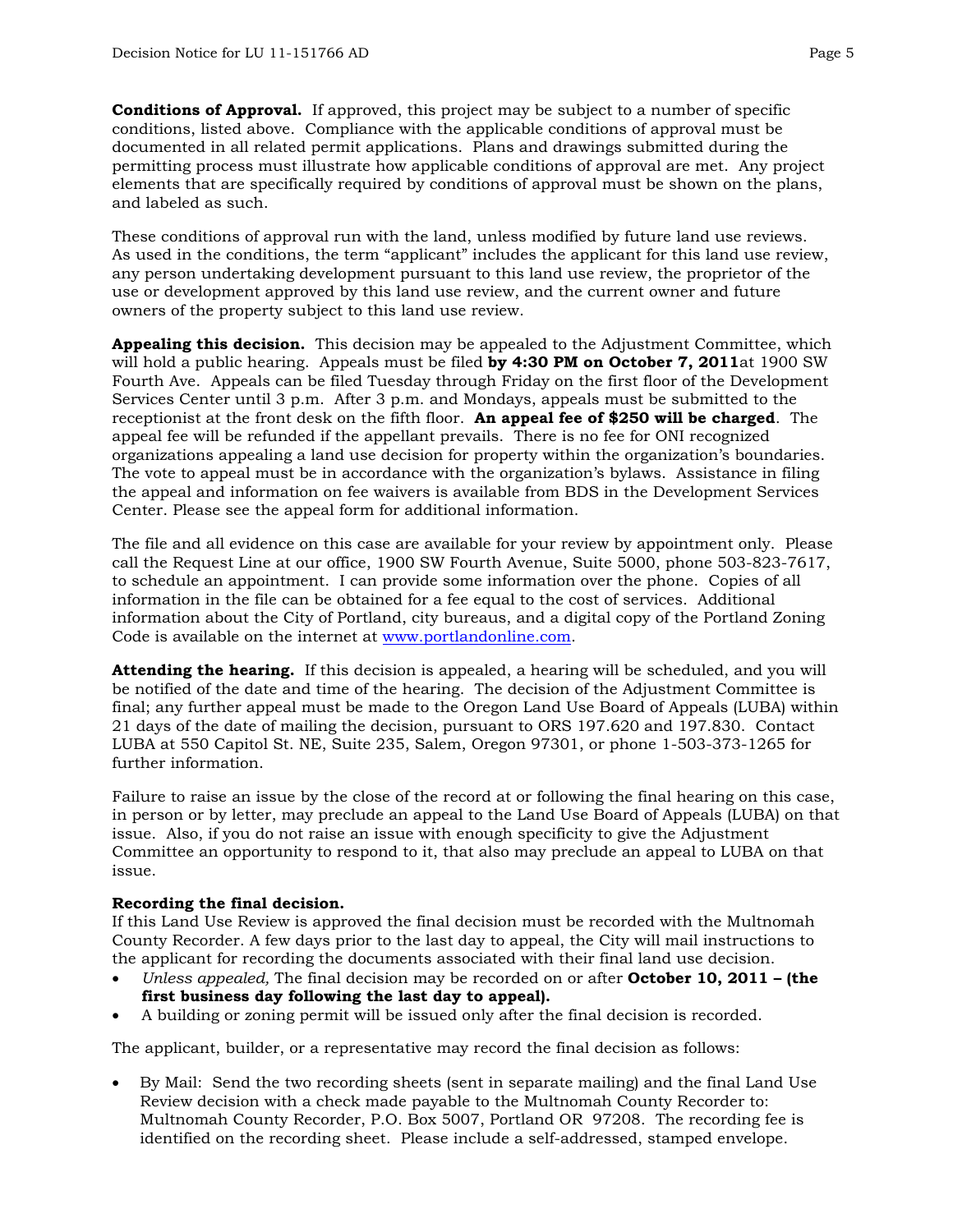• In Person: Bring the two recording sheets (sent in separate mailing) and the final Land Use Review decision with a check made payable to the Multnomah County Recorder to the County Recorder's office located at 501 SE Hawthorne Boulevard, #158, Portland OR 97214. The recording fee is identified on the recording sheet.

For further information on recording, please call the County Recorder at 503-988-3034 For further information on your recording documents please call the Bureau of Development Services Land Use Services Division at 503-823-0625.

**Expiration of this approval.** An approval expires three years from the date the final decision is rendered unless a building permit has been issued, or the approved activity has begun.

Where a site has received approval for multiple developments, and a building permit is not issued for all of the approved development within three years of the date of the final decision, a new land use review will be required before a permit will be issued for the remaining development, subject to the Zoning Code in effect at that time.

Zone Change and Comprehensive Plan Map Amendment approvals do not expire.

**Applying for your permits.** A building permit, occupancy permit, or development permit may be required before carrying out an approved project. At the time they apply for a permit, permittees must demonstrate compliance with:

- All conditions imposed herein;
- All applicable development standards, unless specifically exempted as part of this land use review;
- All requirements of the building code; and
- All provisions of the Municipal Code of the City of Portland, and all other applicable ordinances, provisions and regulations of the City.

#### **EXHIBITS**

#### NOT ATTACHED UNLESS INDICATED

- A. Applicant's Statement
	- 1. Original application, plans, drawings, pictures and narrative
	- 2. Request to extend 120 days for final local decision
	- 3. Final drawing of proposed fence
- B. Zoning Map (attached)
- C. Plans/Drawings:
	- 1. Site Plan (attached)
	- 2. Elevation Drawing (attached)
- D. Notification information:
	- 1. Mailing list
		- 2. Mailed notice
- E. Agency Responses:
	- 1. Water Bureau
	- 2. Summary sheet of electronic responses from City agencies
- F. Correspondence: (none received)
- G. Other:
	- 1. Site History Research

**The Bureau of Development Services is committed to providing equal access to information and hearings. Please notify us no less than five business days prior to the event if you need special accommodations. Call 503-823-7300 (TTY 503-823- 6868).**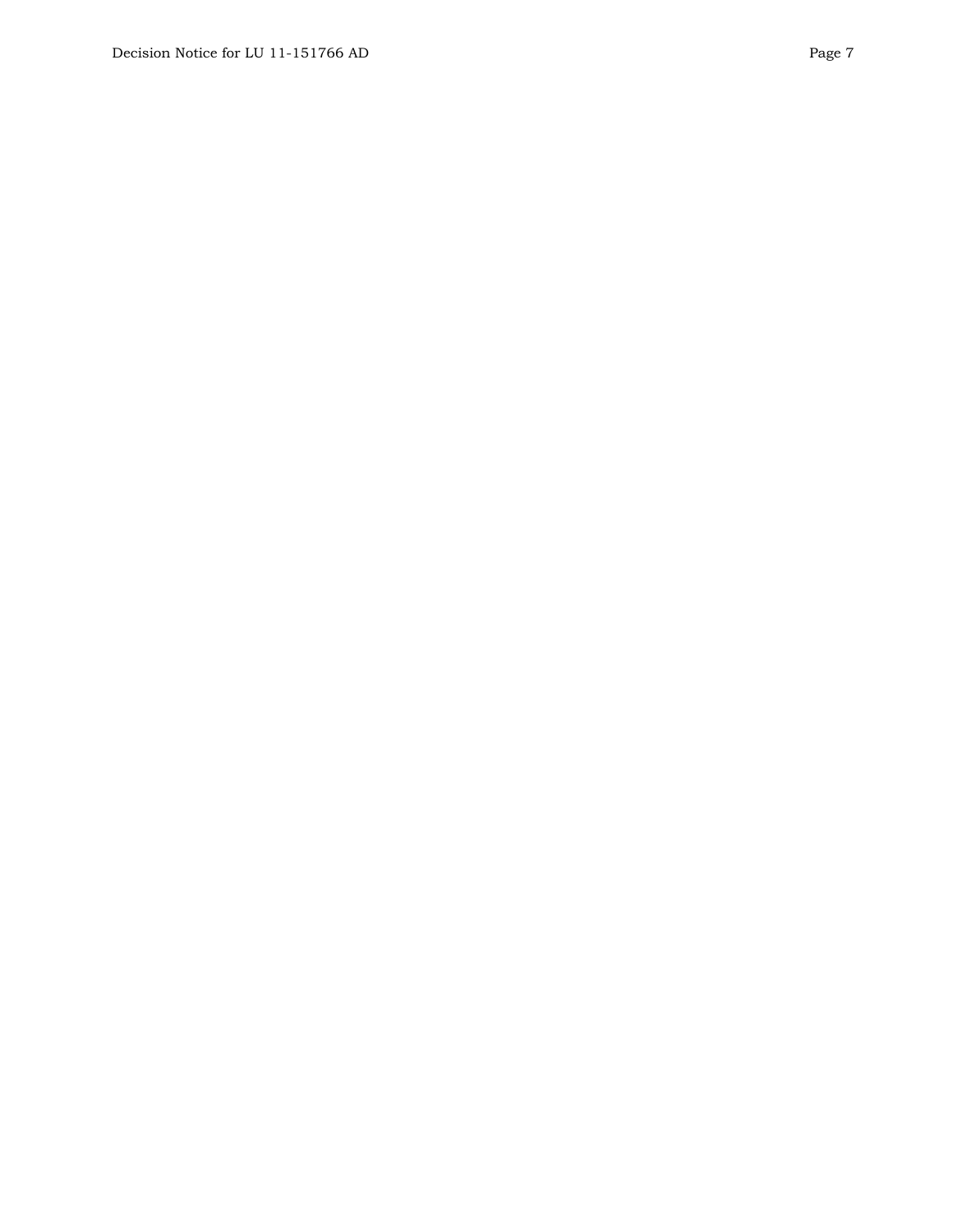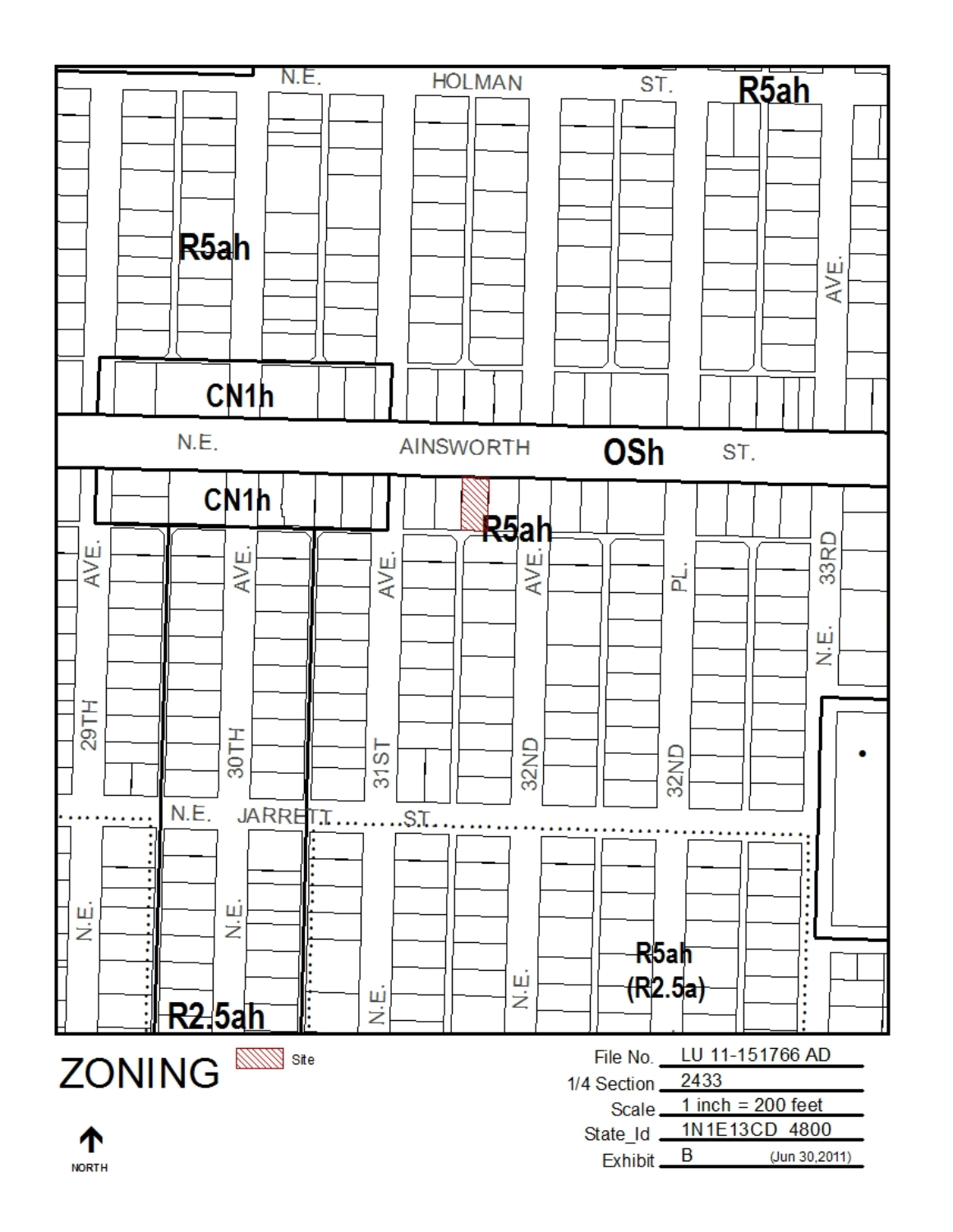$49'9''$ 14th decisils front profine Sidework  $-7\frac{1}{3}$ イッナ Ferxe<br>(4.5' tall<br>as shown on<br>explibitC2) ತಿತಿ,ಗ. Porch House \*Approved\* City of Portland - Bureau of Development Services athleen Stokes Date September 21, 2011 Pinner \* This approval applies only to the reviews requested and is subject to all conditions of approval. Additional zoning requirements may apply. Parking ExhibitC-1<br>LUII-ISI766 AD N